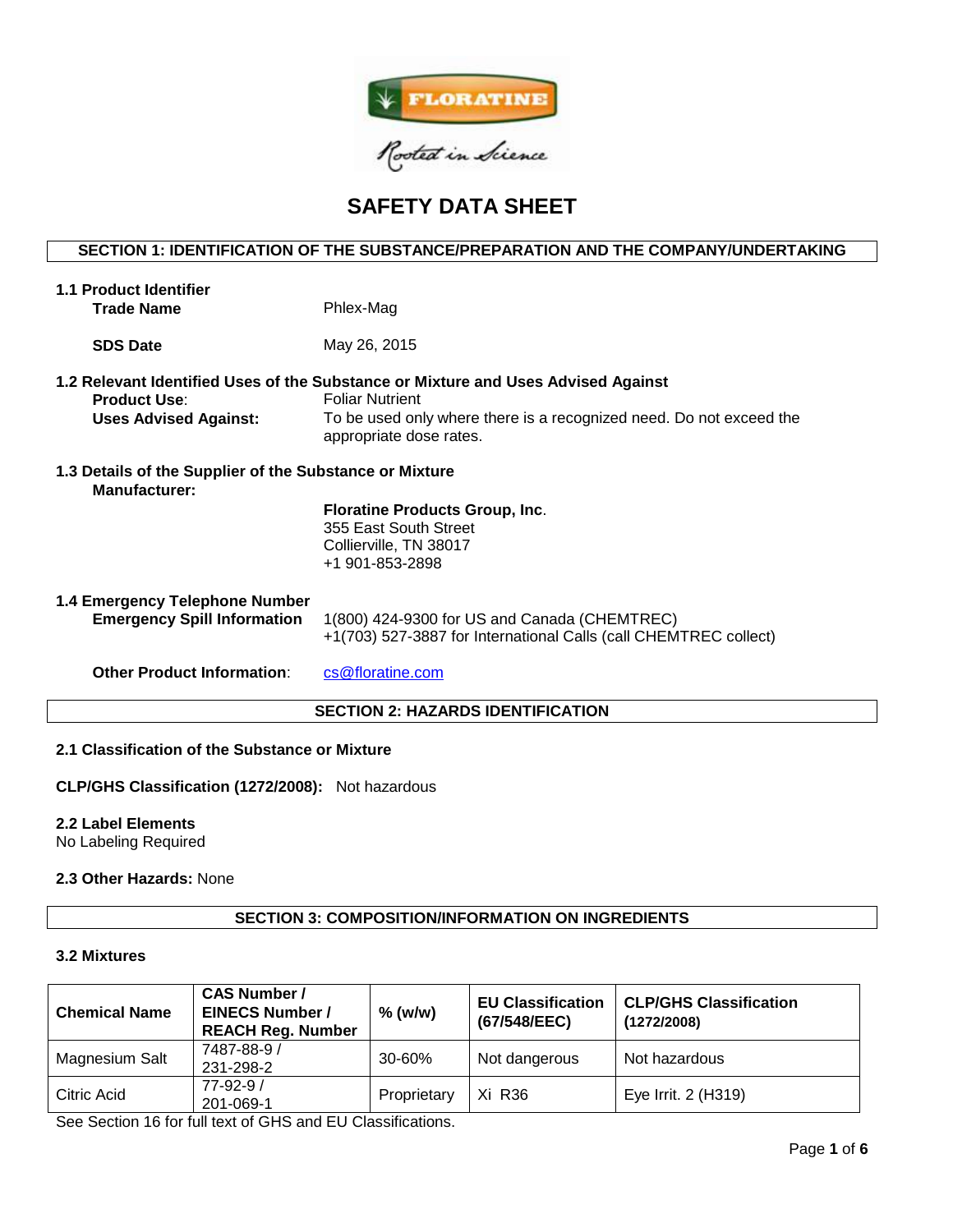## **SECTION 4: FIRST AID MEASURES**

#### **4.1 Description of First Aid Measures**

#### **First Aid**

**Eye contact:** Immediately flush eye with water for at least 15 minutes while lifting the upper and lower lids. Seek medical attention if irritation persists.

**Skin contact:** Wash with soap and water. Get medical attention if irritation develops.

**Inhalation:** Remove victim to fresh air. Get medical attention if irritation persists.

**Ingestion:** Do not induce vomiting unless directed to do so my medical personnel. If the person is alert, have them rinse their mouth with water and sip one glass of water. Call a poison center of physician for advice. Never give anything my mouth to an unconscious or drowsy person.

#### **See Section 11 for more detailed information on health effects.**

**4.2 Most Important symptoms and effects, both acute and delayed:** May cause eye and skin irritation. Ingestion may cause gastrointestinal irritation with nausea and diarrhea.

**4.3 Indication of any immediate medical attention and special treatment needed**: Immediate medical attention should not be needed unless large amounts are swallowed.

# **SECTION 5: FIREFIGHTING MEASURES**

**5.1 Extinguishing Media:** Use any media that is suitable for the surrounding fire. Water can be used to cool fire exposed containers

#### **5.2 Special Hazards Arising from the Substance or Mixture Unusual Fire and Explosion Hazards:** None **Combustion Products:** Not combustible

**5.3 Advice for Fire-Fighters:** Self-contained breathing apparatus and protective clothing should be worn in fighting fires involving chemicals. Determine the need to evacuate or isolate the area according to your local emergency plan. Use water spray to keep fire exposed containers cool.

# **SECTION 6: ACCIDENTAL RELEASE MEASURES**

#### **6.1 Personal Precautions, Protective Equipment and Emergency Procedures:**

Wear appropriate protective equipment. Avoid direct contact with spilled material.

## **6.2 Environmental Precautions:**

Prevent entry in storm sewers and waterways. Report spill as required by local and national regulations.

#### **6.3 Methods and Material for Containment and Cleaning Up:**

Collect with an inert absorbent material and place in an appropriate container for disposal. Wash spill site with water. Contain large spills and collect as much liquid as possible into containers for use.

#### **6.4 Reference to Other Sections:**

Refer to Section 8 for personal protective equipment and Section 13 for disposal information.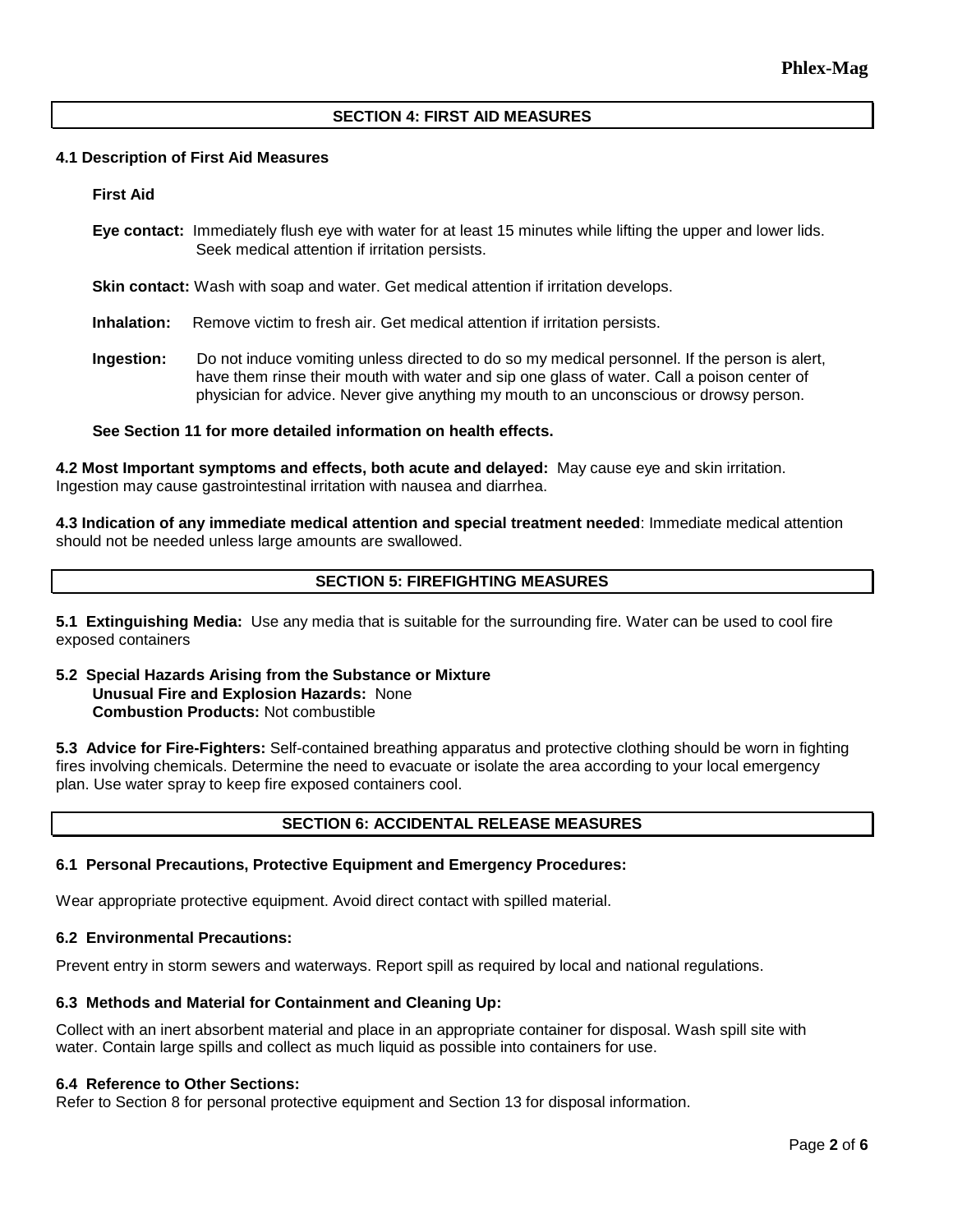# **SECTION 7: HANDLING and STORAGE**

# **7.1 Precautions for Safe Handling**:

Avoid eye and skin contact. Use with adequate ventilation. Use reasonable care in handling. Do not eat, drink or smoke while using product. Wash thoroughly with soap and water after handing.

#### **7.2 Conditions for Safe Storage, Including any Incompatibilities**:

Protect containers from physical damage. Keep from freezing. Keep containers closed. Empty containers retain product residues. Do not cut, weld, braze, etc. on or near empty containers. Follow all SDS precautions in handling empty containers. Store away from food and feed. Store away from oxidizing materials.

## **7.3 Specific end use(s):**

**Industrial uses:** None identified **Professional uses:** Foliar Nutrient

#### **SECTION 8: EXPOSURE CONTROLS/PERSONAL PROTECTION**

| 8.1 Control Parameters: |                  |                  |                  |                                  |  |  |  |  |
|-------------------------|------------------|------------------|------------------|----------------------------------|--|--|--|--|
| <b>Chemical Name</b>    | <b>US OEL</b>    | <b>EU IOEL</b>   | UK OEL           | <b>Biological Limit</b><br>Value |  |  |  |  |
| Magnesium Salt          | None Established | None Established | None Established | None Established                 |  |  |  |  |
| Citric Acid             | None Established | None Established | None Established | None Established                 |  |  |  |  |

## **8.2 Exposure Controls:**

**Recommended Monitoring Procedures:** None.

**Appropriate Engineering Controls:** Good outdoor ventilation should be adequate under normal conditions.

#### **Personal Protective Measurers**

**Eye/face Protection:** Chemical goggles recommended if needed to avoid eye contact.

**Skin Protection:** Impervious clothing is recommended if needed to avoid prolonged/repeated skin contact.

**Hands:** Impervious gloves are recommended if needed to avoid prolonged/repeated skin contact.

**Respiratory Protection:** None needed under normal use conditions with adequate ventilation. If mists are irritating, an approved particulate respirator can be used. Use respirators in accordance with local and national regulations.

**Other protection:** Suitable washing facilities should be available in the work area.

#### **SECTION 9: PHYSICAL and CHEMICAL PROPERTIES**

#### **9.1 Information on basic Physical and Chemical Properties**

**Appearance:** Transparent Pale Yellow Liquid **Odor:** Slightly sweet odor **Odor Threshold:** Not applicable **pH:** 2.0-4.0 **Melting/Freezing Point: Not available <b>Boiling Point:** 100°C **Flash Point:** None **Evaporation Rate:** Same as water **Lower Flammability Limit:** None **Upper Flammability Limit:** None **Vapor Density(Air=1):** Same as water **Relative Density: 1.19 Viscosity:** Not established **Explosive Properties:** None **Oxidizing Properties: None <b>Specific Gravity (H<sub>2</sub>O= 1):** 1.19<br> **Molecular Formula:** Mixture **State of Molecular Weight:** Mixture

**Vapor Pressure:** Greater than 1

**Solubility:** Complete **Octanol/Water Partition Coefficient:** Not established **Autoignition Temperature:** None **Decomposition Temperature:** Not applicable **Molecular Weight: Mixture** 

**9.2 Other Information:** None available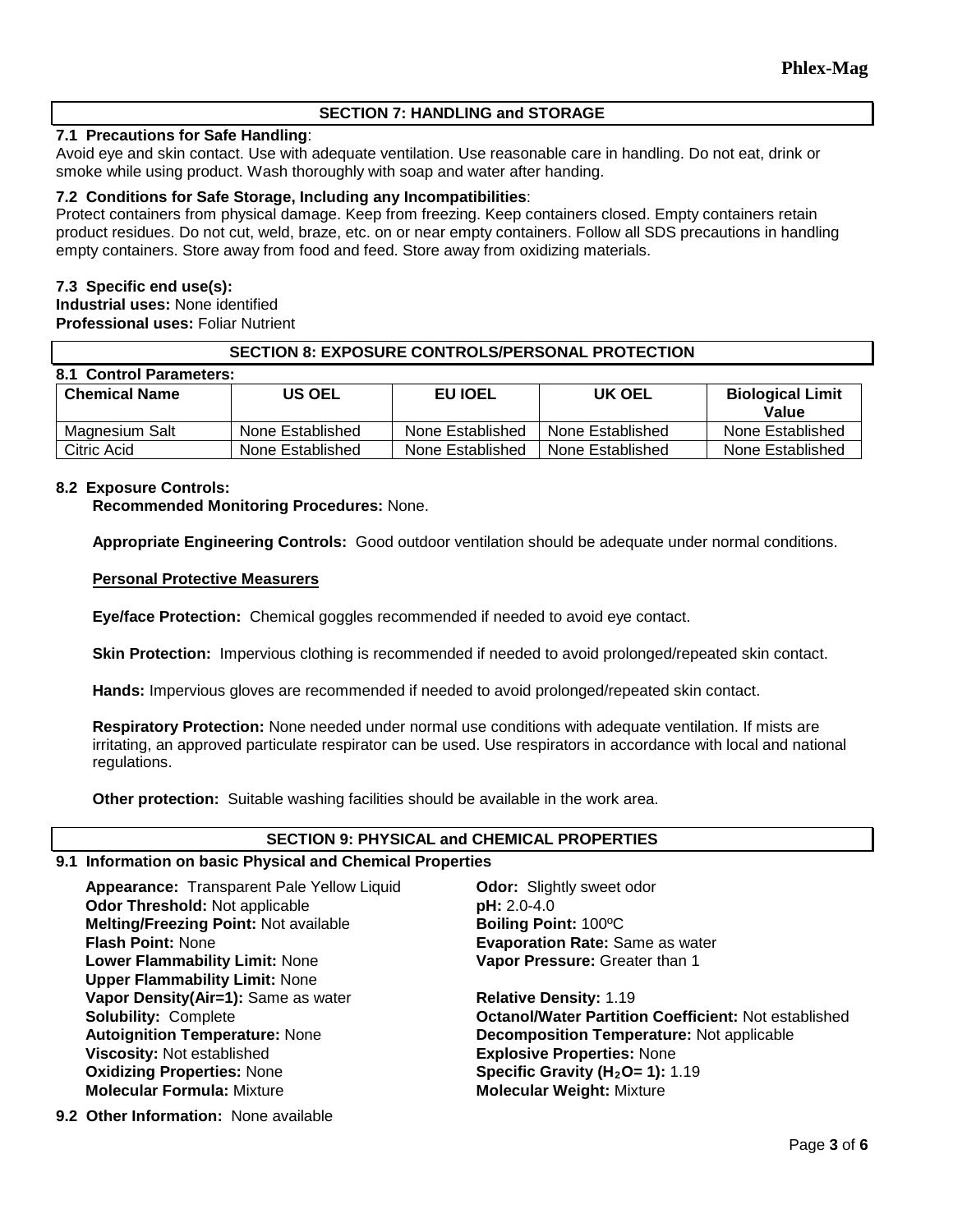# **SECTION 10: STABILITY and REACTIVITY**

**10.1 Reactivity:** Not reactive under normal conditions

**10.2 Chemical Stability:** Stable.

**10.3 Possibility of Hazardous Reactions:** Contact with strong oxidizers may cause an exothermic reaction producing heat.

**10.4 Conditions to Avoid:** Avoid excessive heat and freezing.

**10.5 Incompatible Materials:** Incompatible with oxidizing agents and bases.

**10.6 Hazardous Decomposition Products:** None known.

# **SECTION 11: TOXICOLOGICAL INFORMATION**

**11.1 Information on Toxicological Effects:** 

**Potential Health Effects:**

.

**Eye Contact:** May cause irritation with redness and tearing.

**Skin contact:** Prolonged skin contact may cause irritation.

**Inhalation:** Excessive inhalation of mists may cause upper respiratory tract irritation.

**Ingestion:** Swallowing may cause gastrointestinal effects including nausea and diarrhea.

**Acute toxicity:** No data available for the product. Magnesium Salt: Oral rat LD50 >2000 mg/kg Citric Acid: Oral rat LD50 3,000 mg/kg,

**Skin corrosion/irritation:** Magnesium Salt is not irritating based on data from structurally similar chemicals. Citric acid is not irritating to rabbit skin.

**Eye damage/ irritation:** Citric acid is irritating to rabbits eyes.

**Respiratory Irritation:** No data available. Expected to cause only temporary irritation.

**Respiratory Sensitization:** No data available

**Skin Sensitization:** No data available

**Germ Cell Mutagenicity:** Magnesium Salt was negative in an AMES test, in an in vitro mammalian cell gene mutation test using Chinese hamster lung cells and in an in vivo micronucleus assay. Citric acid was negative in the Ames test and in human and hamster cell culture assays.

**Carcinogenicity:** No data available. None of the components of this product are listed as carcinogens by IARC or the EU Dangerous Substances Directive.

**Reproductive Toxicity:** Magnesium Salt is not toxic to reproduction based on studies with structurally similar chemicals. In a two-generation 90 days study with male and female rats fed 1.2 % citric acid, no adverse effect on reproductive parameters nor any teratogenicity were seen.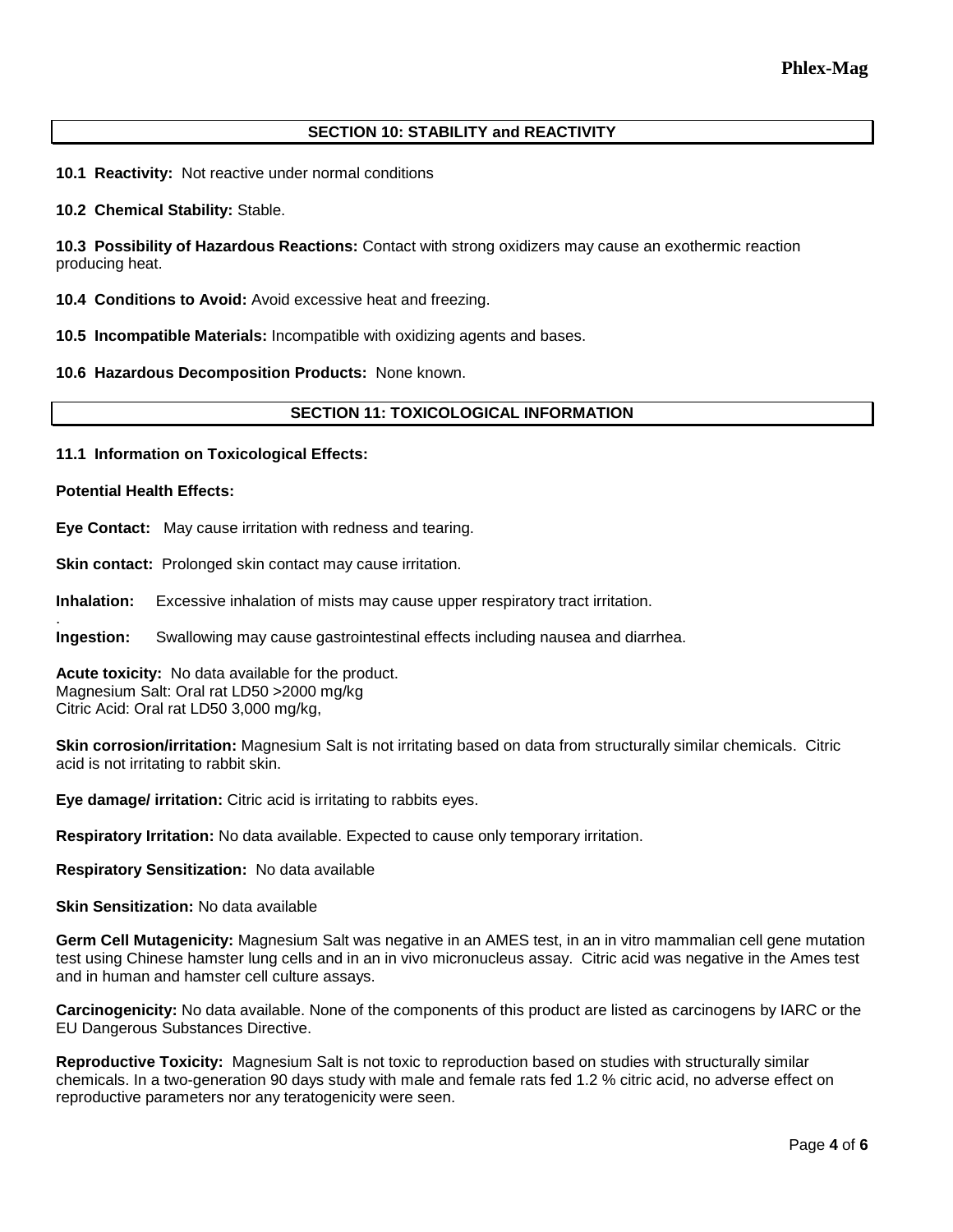# **Specific Target Organ Toxicity**:

Single Exposure: No data available

Repeat Exposure: No data available

# **SECTION 12: ECOLOGICAL INFORMATION**

## **12.1 Toxicity:** No data available **for the product**

Magnesium Salt: 96 hr LC50 Oryzias latipes > 96.4 mg/L, 48hr daphnia magna > 88.7 mg/L, 72 hr EC50 Algae > 99.2 mg/L

Citric Acid: 96 hr golden orfe 440 mg/L, 48 hr saltwater crab160 mg/l

**12.2 Persistence and degradability:** Citric acid is readily biodegradable (97% in 28 days).

**12.3 Bioaccumulative Potential:** The calculated BCF for citric acid is estimated to be 3.2.

**12.4 Mobility in Soil:** In the soil, product follows natural cycle to provide plant nutrient.

**12.5 Results of PVT and vPvB assessment:** Not required.

**12.6 Other Adverse Effects:** No data available.

# **SECTION 13: DISPOSAL CONSIDERATIONS**

#### **13.1 Waste Treatment Methods:**

Dispose in accordance with local/ and national regulations. Not considered hazardous waste according to EU regulations.

**SECTION 14: TRANSPORTATION INFORMATION**

|                             | <b>14.1 UN</b><br><b>Number</b> | 14.2 UN Proper Shipping Name | 14.3<br>Hazard<br>Class(s) | 14.4<br><b>Packing</b><br>Group | 14.5<br><b>Environmental</b><br><b>Hazards</b> |
|-----------------------------|---------------------------------|------------------------------|----------------------------|---------------------------------|------------------------------------------------|
| <b>US DOT</b>               | None                            | Not Regulated                |                            |                                 |                                                |
| Canadian<br><b>TDG</b>      | None                            | Not Regulated                |                            |                                 |                                                |
| <b>EU</b><br><b>ADR/RID</b> | None                            | Not Regulated                |                            |                                 |                                                |
| <b>IMDG</b>                 | None                            | Not Regulated                |                            |                                 |                                                |
| <b>IATA/ICAO</b>            | None                            | Not Regulated                |                            |                                 |                                                |

# **14.6 Special Precautions for User:** None

**14.7 Transport in Bulk According to Annex III MARPOL 73/78 and the IBC Code:** Not determined.

## **SECTION 15: REGULATORY INFORMATION**

# **15.1 Safety, Health and Environmental Regulations/Legislation Specific for the Substance or Mixture**

# **US Regulations**

**CERCLA Section 103:** The normal application of fertilizers is exempt from CERCLA reporting. If an accidental release occurs, contact Floratine Products Group for information.

# **SARA Hazard Category (311/312):** Not hazardous